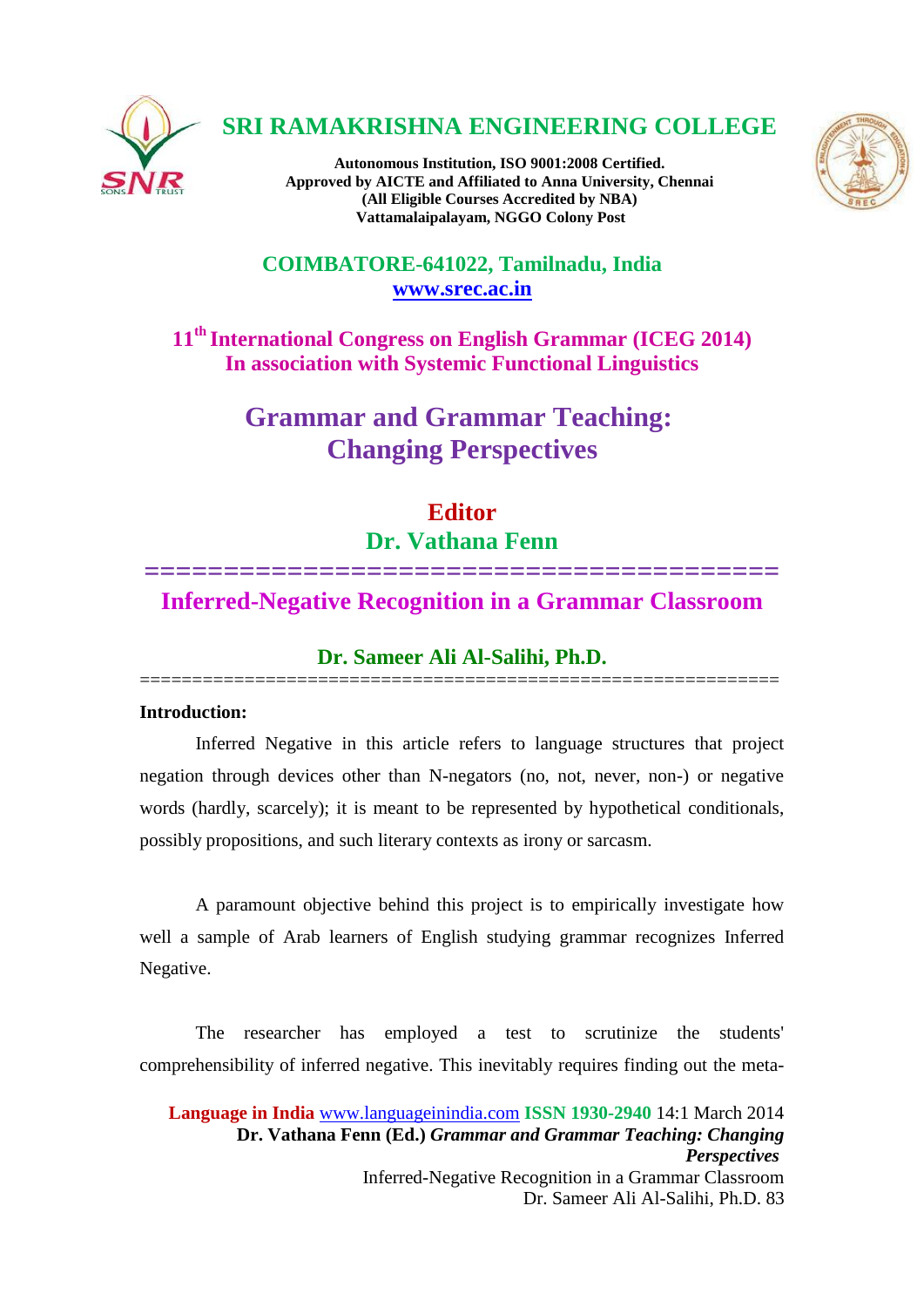linguistic awareness of the pragmatically inferred language, which has to do with students' ability to reflect on the realistic language use' where the investigator has worked out any presupposition or implication projected in the learner's mind screen.

A complementary creative action is taken by the researcher in which he is expected to come up with logical representation using certain symbols for propositions with invisible meanings.

Some recommendations based on the findings arrived at have been introduced to the teaching staff to promote their students' interest in learning this type of grammar, which can be connected to human tendency to think in opposites.

### **Overview**

Needless to claim that all the grammarians were all in agreement on the negative definition; hence, consulting such works as (Quirk, et al. 1985:782; Murphy, 2004; Richards, 1996:243) lets us come up with this general definition: 'negative or negation is a grammatical term for contradicting or denying some or all of the meaning of an affirmative (positive) sentence in terms of inserting a negative word into the appropriate position in that sentence'.

A lot of writings and research devoted to the negation literature have accounted for what we call '*regular* negat1ve' where *regular* is used to mean 'pertaining to the language form that adheres to the conventional standards of usage and correctness. In this type a word or part of the word often called a '*negator*' (Richards, op cit.: 244) represented by:

**A.** The negative particle (or adverb) '*not*' ,contracted (*n't*) :

- 1) a- He is not (isn't) there.
	- b- They asked him not to leave.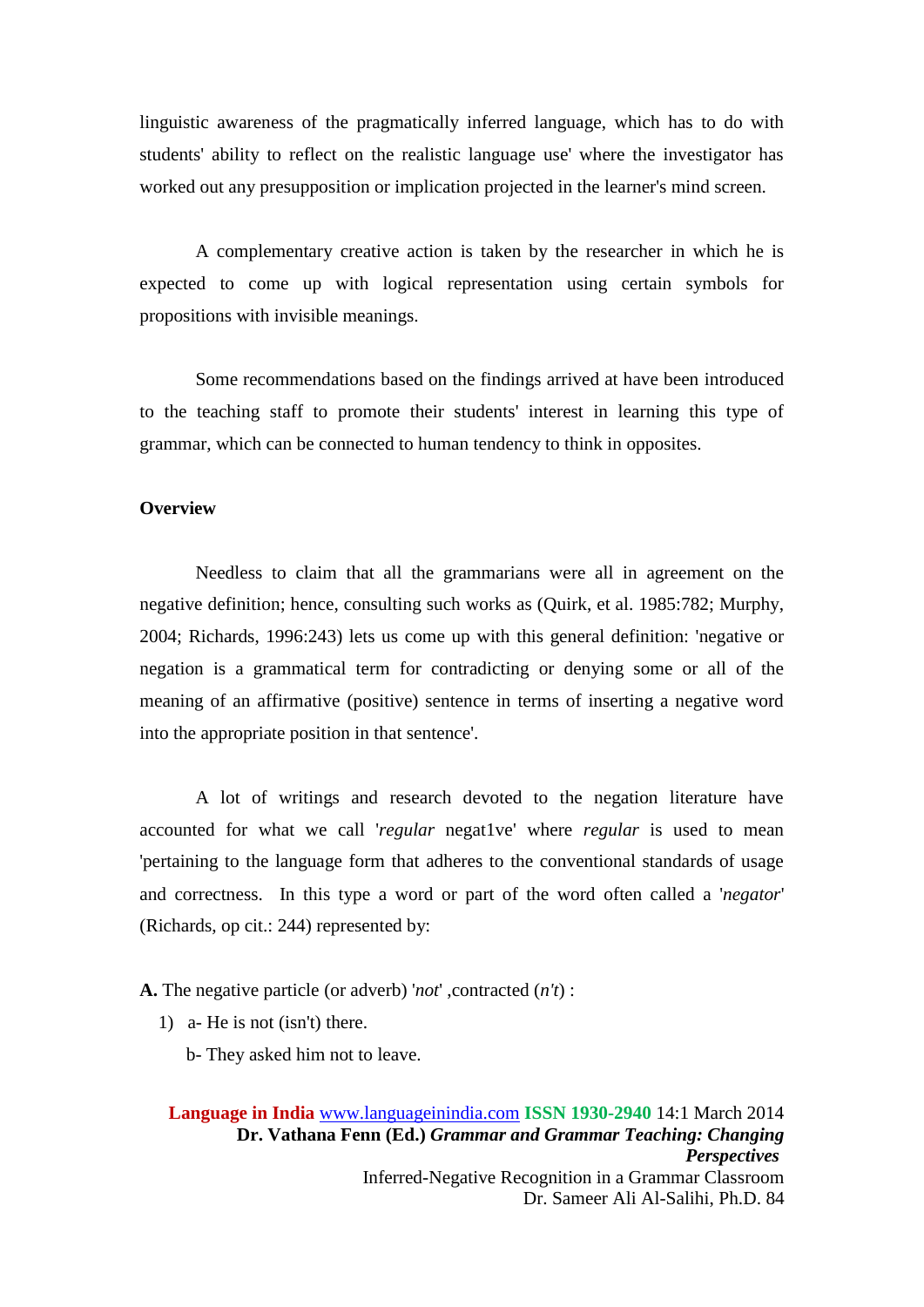**B.** The negative particle (adjective/adverb) '*no*' :

2) There is no food./ His recovery was no small miracle.

**C.** The negative indefinite pronouns' *nothing, nobody, none'* and *adverb 'nowhere*' : 3) Nobody passed the test./ We went nowhere.

**D.** The frequency adverb '*never*':

4) That idea never occurred to me./ Never mind.

**E**. The prefix '*non*-' : non-racist

This type of negation can also be called *'n-word' negation'.* It has not been difficult to predict that this type is relatively easily realized by EFL learners at various levels in the educational institutions by reason of the existence of *n-words* in the surface structure. However, regular negative is **out of the scope** of this paper. Our main concern will be ' implicit negative'.

#### **Inferred Negative**

Inferred negative (henceforth I.N.) is not pictured by a lexical item such as an 'n-word' or other 'partial negators such as rarely, hardly, seldom, etc.,' but projected on the screen mind (deep structure. I.N. therefore, is present but not said; it is completely invisible and comes out in terms of *'inferring*' based on what additional meaning is to be suggested, implied, or conveyed out of the sentence or utterance said. As far as our topic is concerned, it has been found that two types of pragmatically implicit negative are included: 1) **presupposed** and 2) **implicit** negatives.

#### **1. Presupposed Negative**

**Language in India** [www.languageinindia.com](http://www.languageinindia.com/) **ISSN 1930-2940** 14:1 March 2014 **Dr. Vathana Fenn (Ed.)** *Grammar and Grammar Teaching: Changing Perspectives* Inferred-Negative Recognition in a Grammar Classroom Dr. Sameer Ali Al-Salihi, Ph.D. 85 From the general definition of *presupposition* offered by Pecci (2010:19), "anything the speaker assumes to be true before making the utterance", presupposed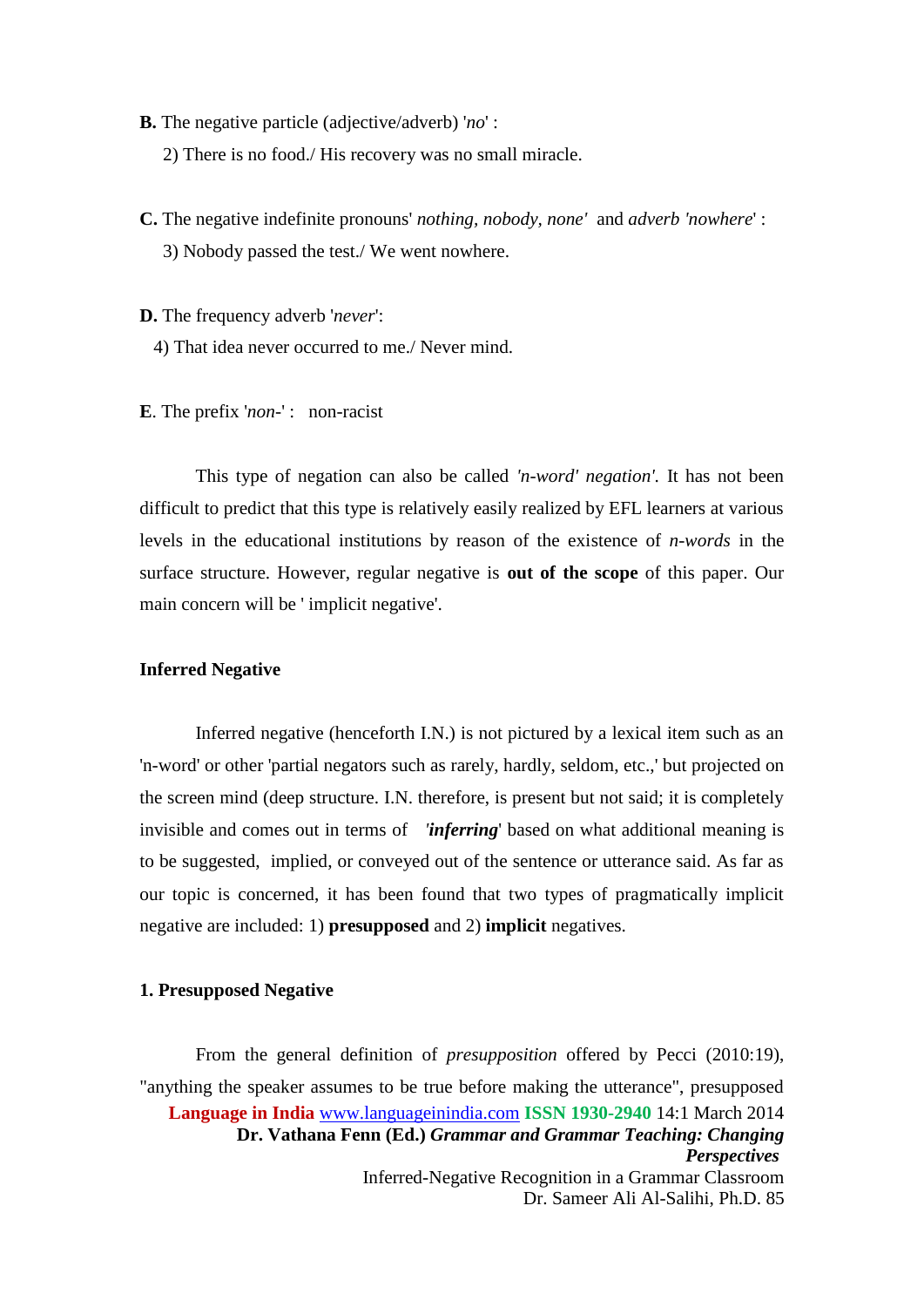negative is assumed by the speaker to be true and greatly dependent on the assertion to be made by the listener in his reaction (e.g., providing an answer); anyhow, the preassumption (presupposition) exists unless it is contradicted.

Consider this example: (Technically, the symbol >> stands for '*presupposes***'**) *Speaker*: He used to smoke.  $\gg$  *He no longer smokes.* 

Answering this question by the person addressed:

*The person addressed*: "I think this is correct" means that this presupposition becomes true, i.e., asserted. In this article, however, the person addressed is not our concern, that is, we are interested only in what is negatively presupposed by the speaker (or writer).

This type of invisible negative, to continue, was traditionally expressed as 'hypothetical-meaning based' (for detailed explanation of the term, see 184; Quirk, et al. 1985:338 & Leech and Svartivic, 1988:125; Levinson, 1983), in which past verb tenses have been used to denote unreality or past probability or what has been called 'opposed meaning'. Exemplifying this is included in this classification of the presupposed negative:

**a**) Unreal condition with negative expectation (= presupposing falsehood or unlikely condition):

5) (a) If he listened to me, he wouldn't have a problem.  $\gg$  he didn't listen to me

(b) If the notice had only said 'mine-field in English, we would never have

lost poor Llewellyn.  $\gg$  the notice didn't say' mine-field' in English

**b)** The subjunctive 'were', expressing unreal wish or regret:

6) (a) It's time you were in bed.  $\gg$  you are not in bed

(b) If I were you, I wouldn't do it.  $\gg$  you weren't me

**c)** The conjunctions 'as if/ as though':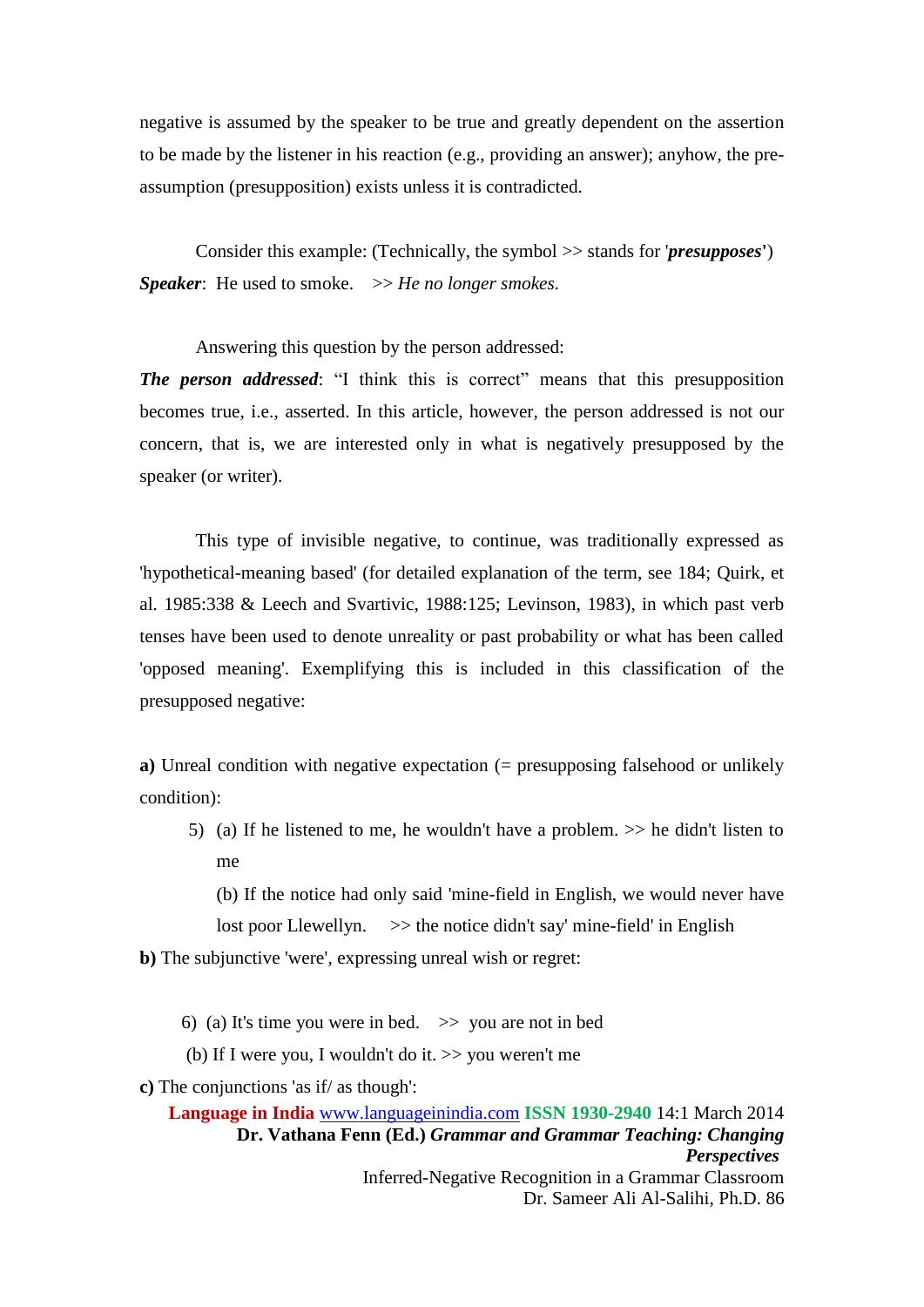7) (a) He behaves as if he owns the place.  $\gg$  he doesn't own it

 (b) It was as though the world had come to an end. >> it hadn't come to an end.

**d)** Verbs like ' wish and suppose" :

8) (a) I wish he had done it.  $\gg$  he hadn't done it & there is no consequence (b) Just suppose we were jailed there.  $\gg$  we weren't jailed there  $\&$  there is no consequence.

**e)** Such an expression as 'in your place ' :

- In your place, I would have taken a taxi.  $\gg$  he/she wouldn't have it

#### **2. Implicit Negative**

Negative here exists in some literary or rhetorical devices such as *irony, sarcasm, pun, wit, apophasis, etc.* (for an explanation of these terms, see Merriam-Webster's Encyclopedia, 2005). Through these devices where the literary boundaries among them are often not clear-cut, a negative reference (often expressed by the use of an antonym) is intentionally projected in the speaker's/writer's mind, whereas the listener/reader has to ponder a bit to work out the intended meaning depending on such factors as context, background, knowledge, and inference . Then to capture the reality of the negative meaning, a listener/reader has to apply these relations:

(The symbol  $\sim$  is used to stand for negation.)

- 9) (a)  $\sim$  (positive reference)  $\rightarrow$  a negative result, or
	- (b)  $\sim$  (negative reference)  $\rightarrow$  a positive result

The second yields a double negative (see Newmark, 1995:168), but its result is imaginatively constructed. Additionally, suprasegmental units, (a term used by Cruttenden, 2001:42, 63, 255) such as stress, tone, and intonation, are often used to clarify the speaker's attitude.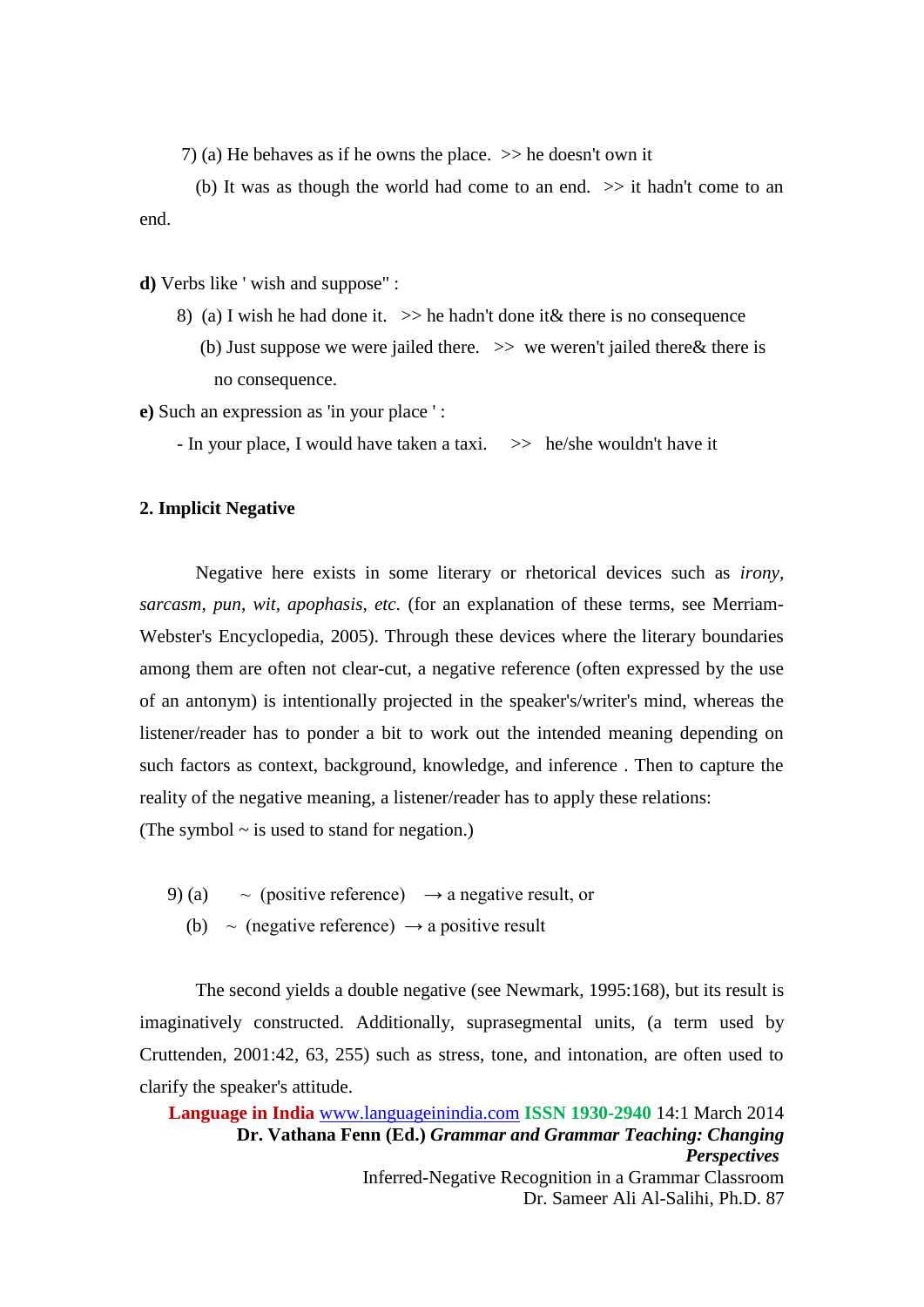To account for this class of negation modestly and effectively in this paper, only two literary devices, namely *irony* and *sarcasm* are covered. In addition, a third different type concerning with possibility is used.

#### **2.1 Irony-Based Negative**

Irony occurs when a speaker/writer expresses one thing and means the opposite (using an antonym) which is often semantically signaled as negative. Consider these situational examples: (the symbol => is used to stand for *implies*)

(**i**) If a person exclaims," I am calm!", but reveals an upset emotional state through his rising voice . In this way he covertly or implicitly means:

10)  $\sim$  calm  $\rightarrow$  upset

That is, 'he is not calm (upset)!'' This might happen in a classroom situation with a few trouble-making learners in which "an additional conveyed meaning" has been inferred( Yule, 2001:142). Brown and Yule (1983:31) consider the like an 'implicature' (an alternative word to 'implication) which is described by Grice (1975: 44) as "the intended meaning that goes beyond the literal meaning."

(**ii**) "Nice, nice! His speech is always nice!", a phrase within a speech given by one statesman who has been much offended by his political opponent when he had accused him of being ' a double agent'. Here, an expression of praise (i.e., nice) is used where blame ( $\Rightarrow$  unpleasant or not likable) is meant. Irony is normally reinforced via a variation in the length of syllables, tone units, and speech rhythm.

**Language in India** [www.languageinindia.com](http://www.languageinindia.com/) **ISSN 1930-2940** 14:1 March 2014 **Dr. Vathana Fenn (Ed.)** *Grammar and Grammar Teaching: Changing Perspectives* Inferred-Negative Recognition in a Grammar Classroom Dr. Sameer Ali Al-Salihi, Ph.D. 88 Peccei (2007:32), nevertheless, accounts for the difficult situation of this variation by stating" Gestures, facial expressions, and tone unit of voice cannot be recreated on the printed page, and yet a great deal of the communication in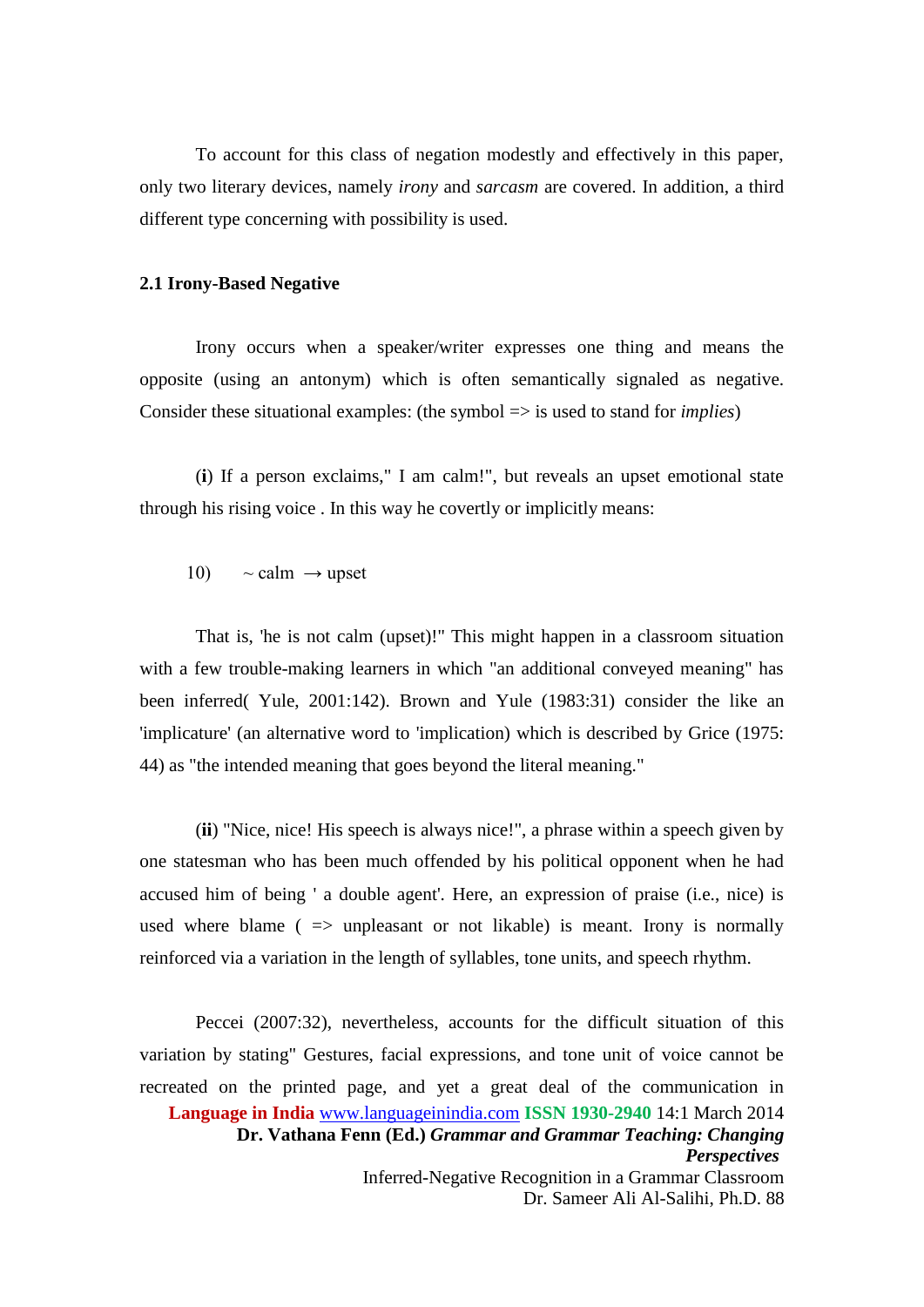conversations involves these channels." This can be paraphrased as understanding such an ironic settings involves far more than knowing the words uttered or the grammatical relations between them, and this beyond this article.

In a grammar-class situation, this conversation between an Indian teacher (T) and his/her learner (L):

11) **T**: Where is London? **L**: London's in Pakistan, isn't it, teacher?

 **T**: And New Delhi is in America, I suppose.

Here the teacher's answer ironically serves to implicate:  $\Rightarrow$  London isn't in Pakistan

(**iii**) The 'tallest' person in a classroom might be called "Shorty!" where the latter (i.e., antonym) represents the negative aspect of the former.

#### **2.2 Sarcasm-Based Negative**

Sarcasm refers to an act stating the opposite of the intended meaning through sneering, jesting or mocking at a person, situation or thing, e.g., to say 'That's fantastic!' in an offended tone would mean:

12)  $\sim$  (fantastic) => awful = 'That's awful!'.

It 'is sometimes viewed as an expression of concealed anger or annoyance. Hence the example above may be employed above in a situation where someone takes the position of another by force or any illegal action. Two other situations are taken from (Barnhart, 1995:88):

(**i**) 'How unselfish you are!' said the little girl in a sarcasm as her sister took the biggest piece of cake. Obviously 'unselfish' here strongly signals an opposite meaning through negative: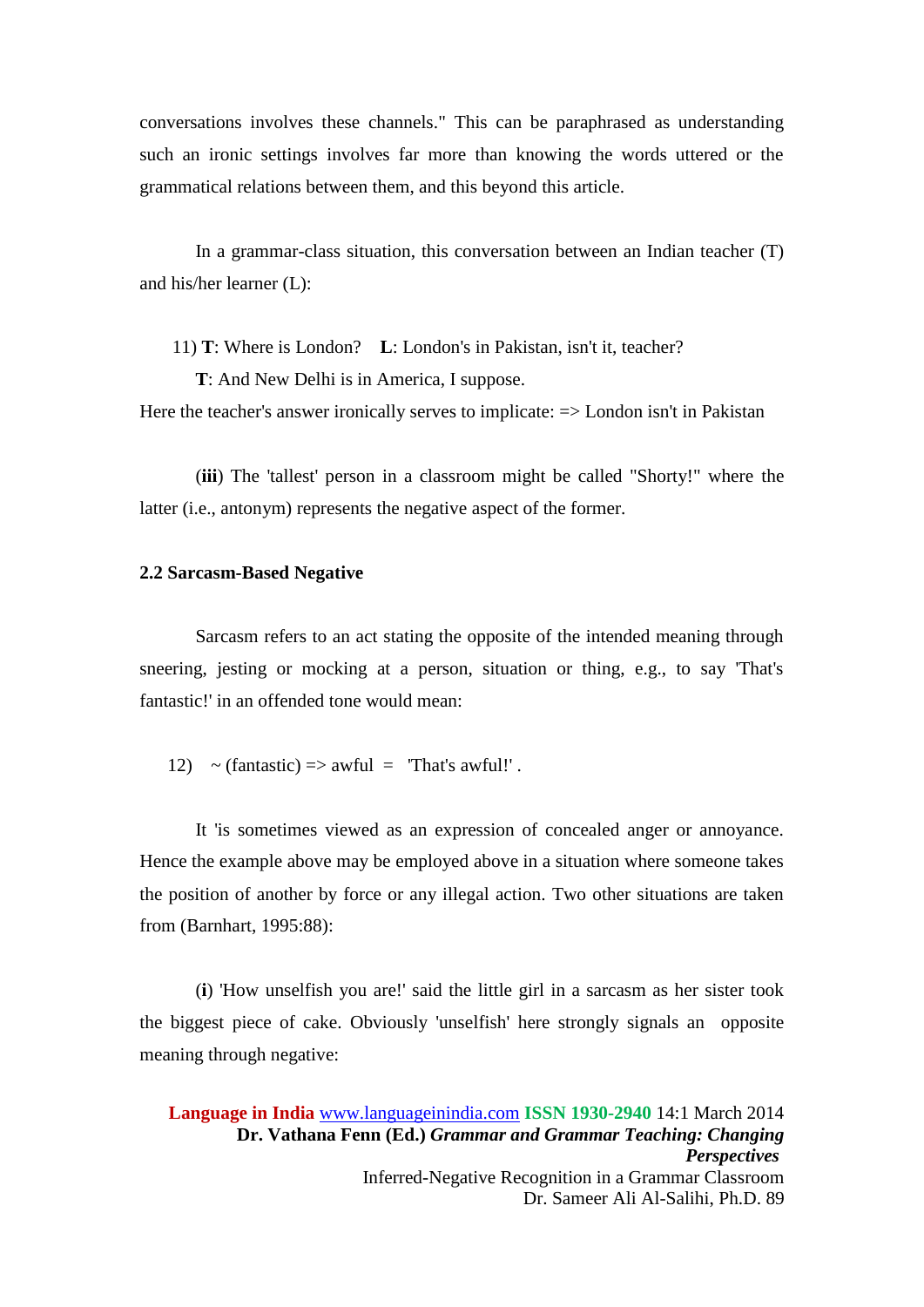13) 'How + ~unselfish+ you are?" to mean 'you are not unselfish' ; this double negative (negating a negation) resolves to a positive /affirmative in terms of semantically deleting the negatives:

14)  $(-\text{un-})$ : yielding "you are selfish' the speaker's anger may be indicated by stressing the length of the whole syllables of the word 'UNSELFISH'; for a brief discussion of the term 'double negative', see Richards, et al. (2002: 116).

(**ii**) 'Don't Hurry!' was my brother's sarcastic comment as I slowly dressed. Here the listener relied on the process of inference to arrive at an interpretation of that sentence: Do Hurry.

Structurally, this inference comes into being by:

15) Don't +  $\sim$  hurry.

In Levinson (1983:111), a learner receives a negative implied response as follows:

16) *Jonny*: Hey Salley, Let's play marbles. *Mother*: How's your homework getting along Jonny? His mother here wants to remind him  $\Rightarrow$  He may not be free to play yet.

For more examples of implicature, see O'grady, et al. (1996:300ff).

# **2.3 Possibility-based Negative**

This type implies sentences containing possibility structures, such as *'possibly, maybe, probably, may/verb, perhaps'.* The sentences, for Levinson (1983:123,140), logically share their negative implicature forms. For example: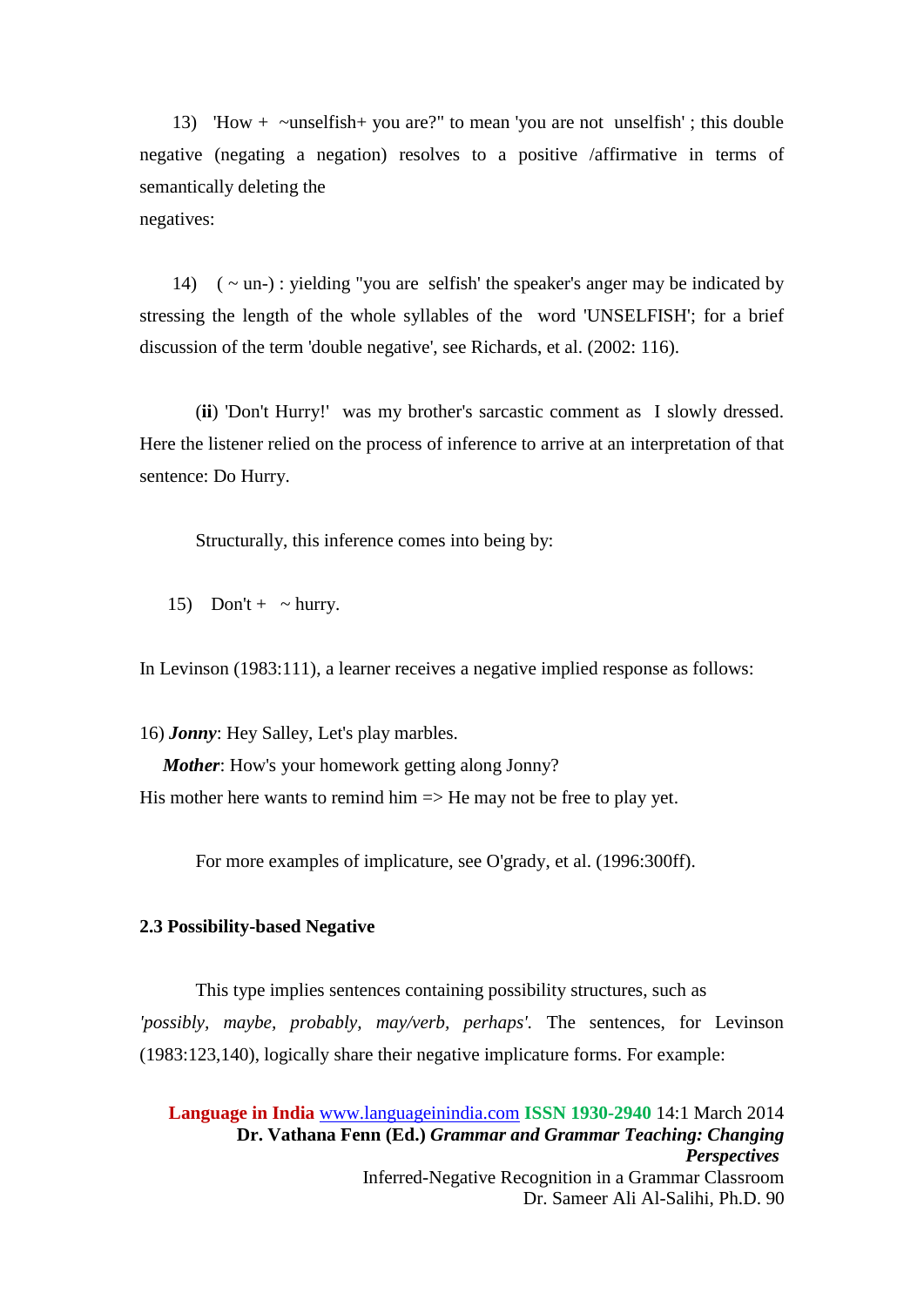17) There may be life on Mars => There may not be life on Mars.

# **3. Test**

The subject of this article has come to the writer's mind when he sometimes used such inferred negative implied or presupposed in special-classroom utterances, just to grab the learner's attention to a classroom-pedagogical situation to react in an opposite way. The examples employed in the explanations of the types of this topic show that we can, intentionally or unintentionally, imply negative in utterances in terms applying suprasegmental features. Teachers might exploit this article to promote their students' awareness towards a pragmatic understanding of sentential contexts, particularly those with negative implication.

To scrutinize the study ideas and claims regarding the students' comprehensibility of inferred-negative structures, a test is conducted.

### **3.1. Test Description**

 A recognition test given to students can indicate how well they perform in using negative, and hence, such tests can provide a good base for developing some recommendations to those who are pragmatically interested in proper use of negatives. Bearing this in mind, the test may be used to identify the gap between what students have studied and what they apply in that area and how we can support the positive application.

The test is of two parts:

*Part* 1 tests the students' recognition of all the structures accounted for in regular

|           | (5 items) and presupposed (5 items) negation types, using a reading-comprehension |        |         |
|-----------|-----------------------------------------------------------------------------------|--------|---------|
| technique | requiring                                                                         | yes-no | answer. |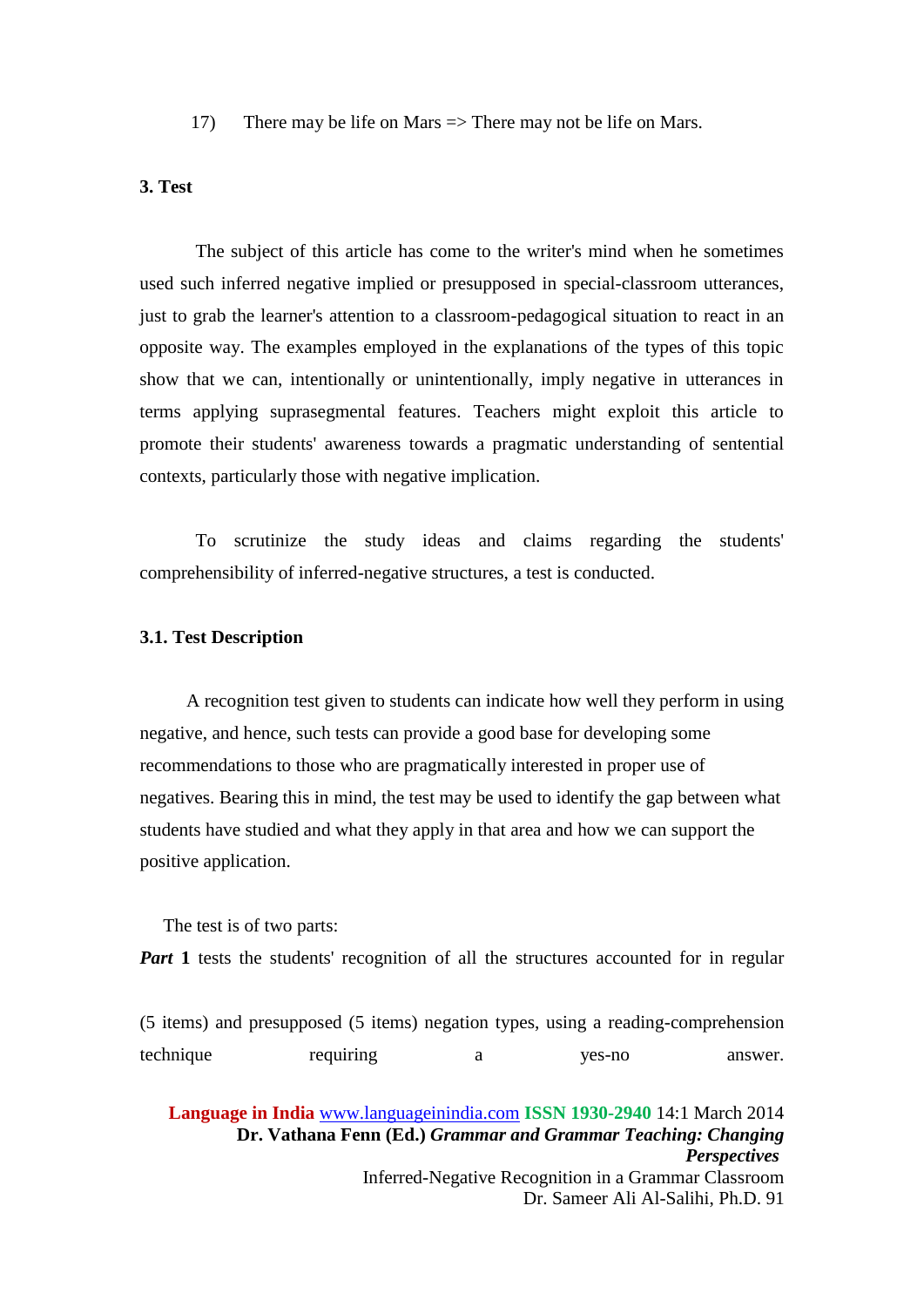*Part* 2 also tests the students' recognition of all the structures accounted for in the 'inference-based negative' through listening-to-the-teacher and reading the contexts with the role-play technique, It contains seven items: five( Items 2,3,4.5,7) with implicit negative and two (items 1 and 6) as distracters (See the appendix).

 The test-retest technique was used to determine the reliability, where the test was administered on two separate occasions. The first set of scores was correlated with the second; the reliability correlation result was  $(+ 0.78)$  which was considered acceptable. Regarding the test validity, 'face validity technique was applied, where the test was given to some senior staff to have their subjective opinions. Most staff pointed out that the test appears to measure the recognition knowledge it claims.

#### **3.2. Subjects**

The subjects of the test were Saudi male students from the English Language Center in Jubail Industrial College. They are leveled as being 'intermediate' since they have finished two comprehensive novitiate programs. Only the so-called Regular-Negative structures were confirmed to be studied through both grammar and skills.

#### **3.3. Findings**

Close scrutiny of the answers indicated a logic expressing ease or difficulty in accounting for the negative included in the test among the subjects. There was a general trend that they could recognize more easily the regular negative structures which they were already taught using their prescribed course-books; however, some lexical negative words such as ' hardly and seldom' were more difficult to be realized due to little frequency of occurrence or complex context of their usage. On the other hand, as the comparison lay between regular and presupposed negation in Part 1, the researcher found out far more positive performance regarding former (regular:82% , items 1-5), whereas the latter (presupposed) was found having highly low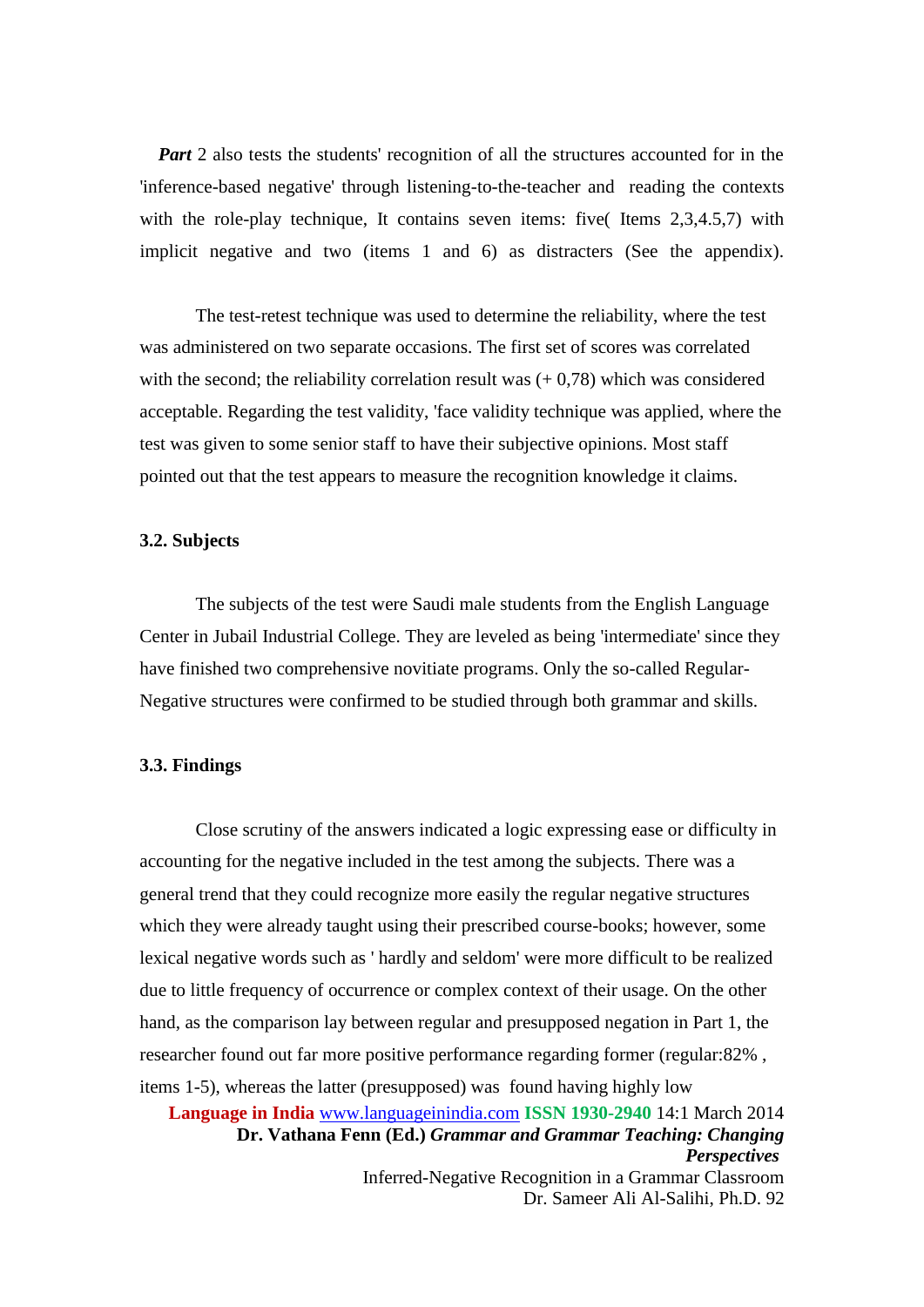performance( 9%, items 6-10) as it was more difficult to realize due to its status as invisible and of a pragmatic-treatment nature.

As regards Part 2, the ' implicit negative' with positive performance of (73%) was, unexpectedly, more easily recognized than the' presupposed negative' since the situations concerning the former were said with sound affections (e.g., the length of syllables, tone units, and speech rhythm) and/or role-play led to the proper answers; the two distracting items were very effective in reducing guessing.

#### **4. Recommendations**

Sure enough, this article, which was a modest attempt to investigate a significant pragmatic category of negative (i.e., inferred negative), simply captured how well a sample of non-native speakers of English (who have completed high intermediate-leveled courses) perform it at a recognition level only. Following are some recommendation based on the findings arrived at above:

- a) Generally speaking, situational tutoring in association with role-play activities much assists in stepping up the students' readiness to recognize pragmatic concepts effectively.
- b) In college classrooms, tutors should accidentally underscore the role of pragmatics as it basically deals with working out additional meanings, not literarily communicated (see examples, 11 and 16 above). Students' awareness, therefore, towards understanding invisible meanings would increase chances to much understand the other clearly- a paramount need in today's world.
- c) A simple symbolic methodology can be selected to deal with 'inferred negative'(or any other pragmatic concept) in the process of teaching, e.g., some symbols such as  $'$   $\gg$ ,  $\approx$ ,  $\sim$  ' were employed in this study to logically express the idea of what is negatively presupposed or implied in certain grammatical structures. Engineering-or-Industrial-College Students generally have math and science minds.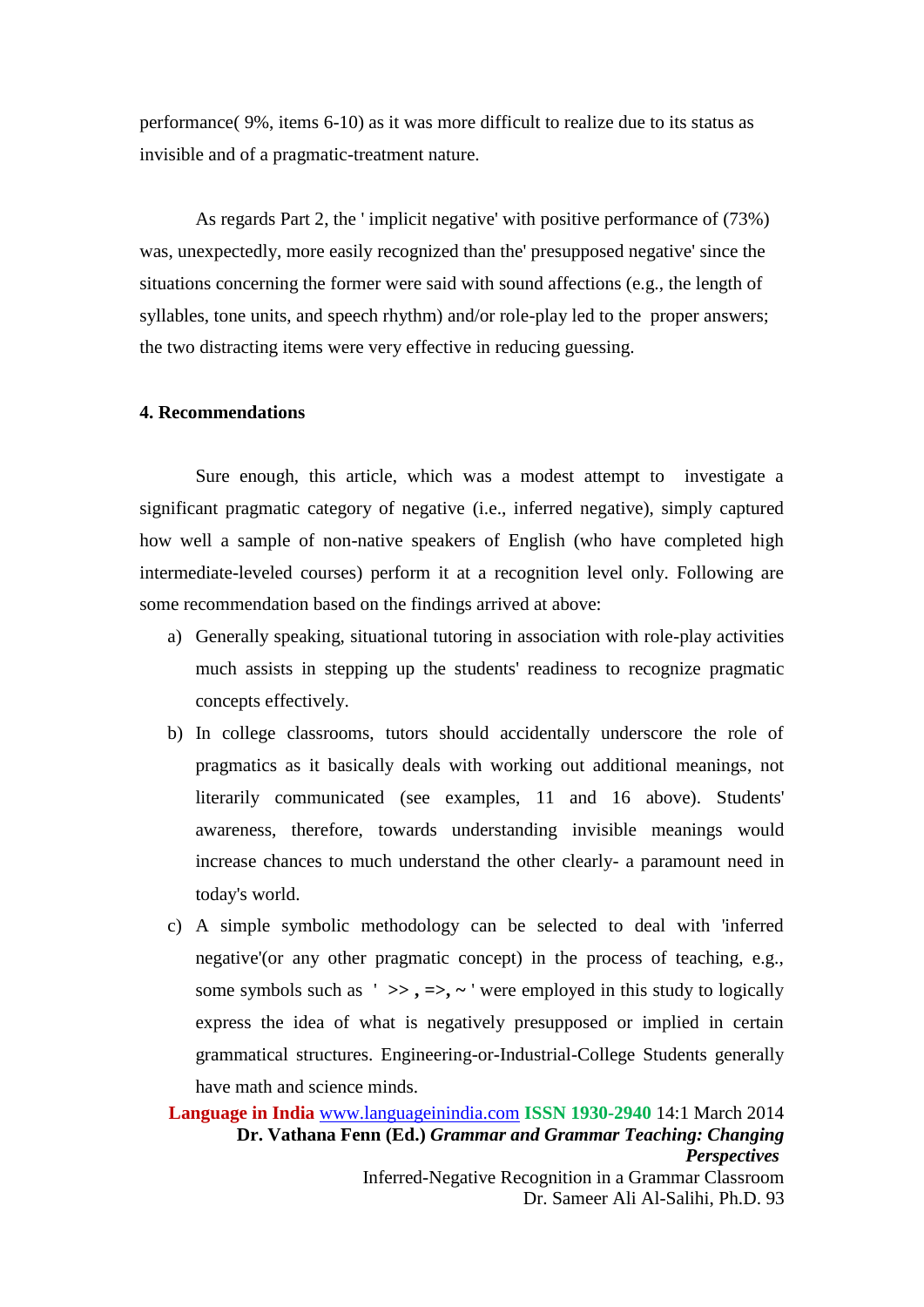- d) The use of suprasegmental features (gestures, facial expressions, tone units, rhythm) should be underscored to reinforce working out additional meanings, if any.
- e) The concept of negative ( regular or inferred) ought to be of learners' concern On the basis of the fact that there is a general human tendency "to think in opposites" i.e., any statement can be false unless it is reasonably asserted.

=============================================================

## **Bibliography**

- Azar, P. (2005) **Fundamentals of English Grammar**. Cambridge University Press.
- Bannhart, T. (1993) Intermediate Dictionary. USA: Scot Foresmanand Company.
- Brown, G. & G. Yule (1983) **Discourse Analysis.** Cambridge University Press.
- Chalker, S. (1987) **Current English Grammar**. Macmillian Publishers Ltd.
- Grice, H.P. (1975) Logic and Conversation. In Cole & Morgan, **Syntax and Semantics 3**: Speech Acts. New York: Academic Press.
- Gruttenden, A (2001) **Gimson's Pronunciation of English**. Oxford University Press.
- Ladefoged, P. (1982) **A Course in Phonetics**. New York: Harcourt, Brace, and Jovanovich.

Leech, G. and Svartvic (1988) **A Communicative Grammar of English**. London: Longman.

Levinson, S.C. (1983) **Pragmatics**. Cambridge University Press.

- Lyons, J. (1968) **Introduction to Theoretical Linguistics**. Cambridge University Press.
- Murphy, R. (2011) **English Grammar in Use** . (3rd ed.) Cambridge University Press.
- Newmark, P. (1995) **Approaches to Translation**. UK: International Book Distribution Ltd.

O'Grady, W. (1996) Semantics: The Analysis of Meaning. In O' Grady, W. et al.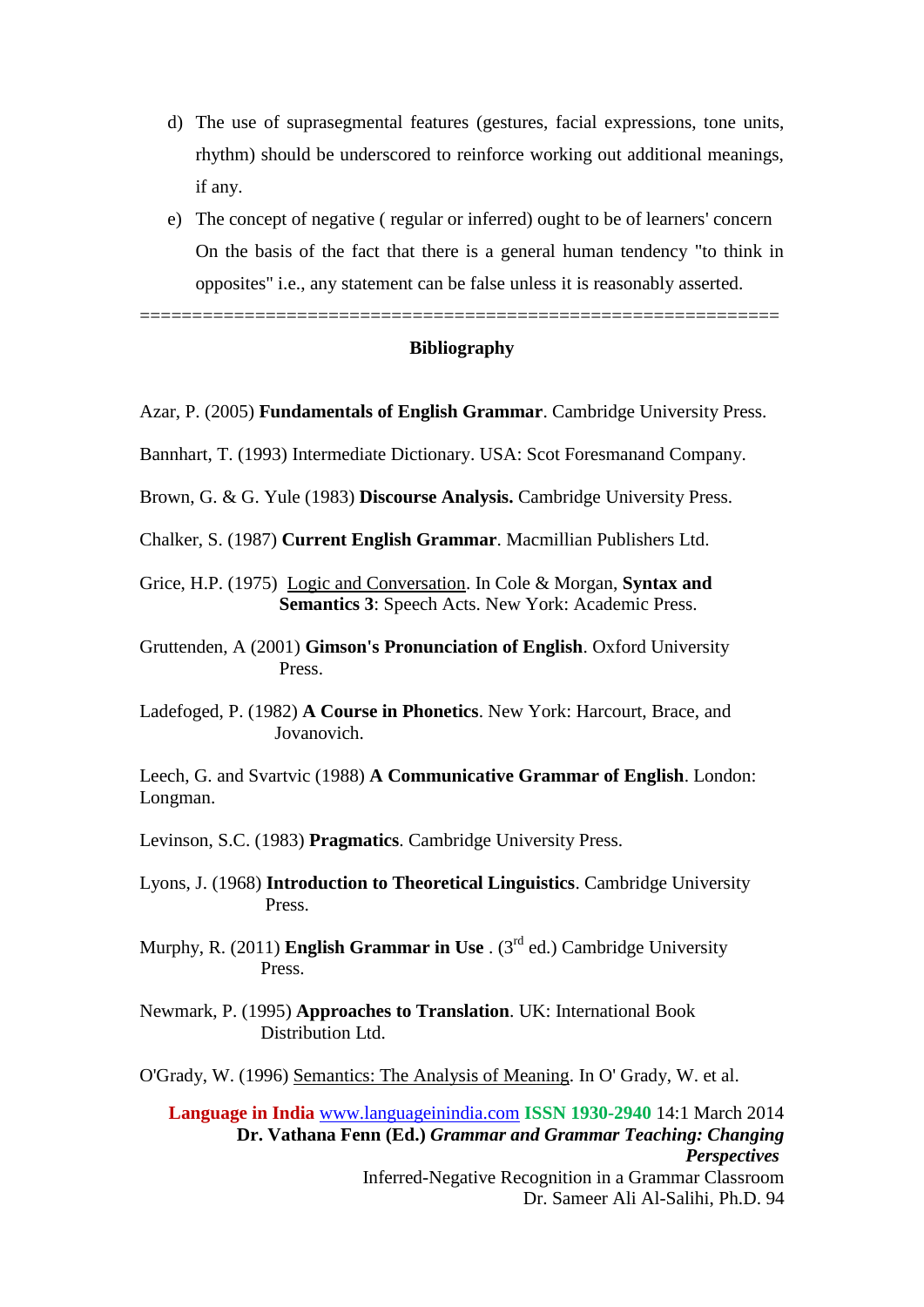### (ed.) **Contemporary Linguistics: An Introduction.** London: Longman

Peccei, J. (2007) **Pragmatics**. USA: Rutledge.

Quirk, R., et al. (1985) **A Comprehensive Grammar of the English Language**. London: Longman.

Richards, J. et al. (1996) **Longman Dictionary Of Language Teaching & Applied Linguistics**. Longman.

Yule, J. (1999) **The Study of Language**. Cambridge University Press.

## **Appendix: Test**

**============================================================**

**Part 1**) Consider carefully the following items, then use  $(\sqrt{)}$  for **YES** when you feel there is a negative structure communicated (literarily said) or not; if not, use **x** for NO:

|                | <b>Statements</b>                        | <b>YES</b> |  |
|----------------|------------------------------------------|------------|--|
|                | His discovery was no small miracle.      |            |  |
| 2              | I hardly travel abroad.                  |            |  |
| 3              | Fawzi seldom fixes his car by himself.   |            |  |
| $\overline{A}$ | Neither of the employees works properly. |            |  |
| 5              | People don't like                        |            |  |
| 6              | He behaves as if he owns the place       |            |  |
| 7              | I wish he had done it.                   |            |  |
| 8              | Just suppose we were jailed there        |            |  |
| 9              | In your place, I would have taken a taxi |            |  |
| 10             | It's time you were in bed                |            |  |

**Part 2**) Listen to the instructor carefully. use  $(\sqrt{})$  for **YES** when you feel there is a negative structure communicated (literarily said) or not; if not , use **x** for NO:

|                                                               |                                                                          | YES | NO.                 |  |
|---------------------------------------------------------------|--------------------------------------------------------------------------|-----|---------------------|--|
|                                                               | Language in India www.languageinindia.com ISSN 1930-2940 14:1 March 2014 |     |                     |  |
| Dr. Vathana Fenn (Ed.) Grammar and Grammar Teaching: Changing |                                                                          |     |                     |  |
|                                                               |                                                                          |     | <b>Perspectives</b> |  |
|                                                               | Inferred-Negative Recognition in a Grammar Classroom                     |     |                     |  |
|                                                               | Dr. Sameer Ali Al-Salihi, Ph.D. 95                                       |     |                     |  |